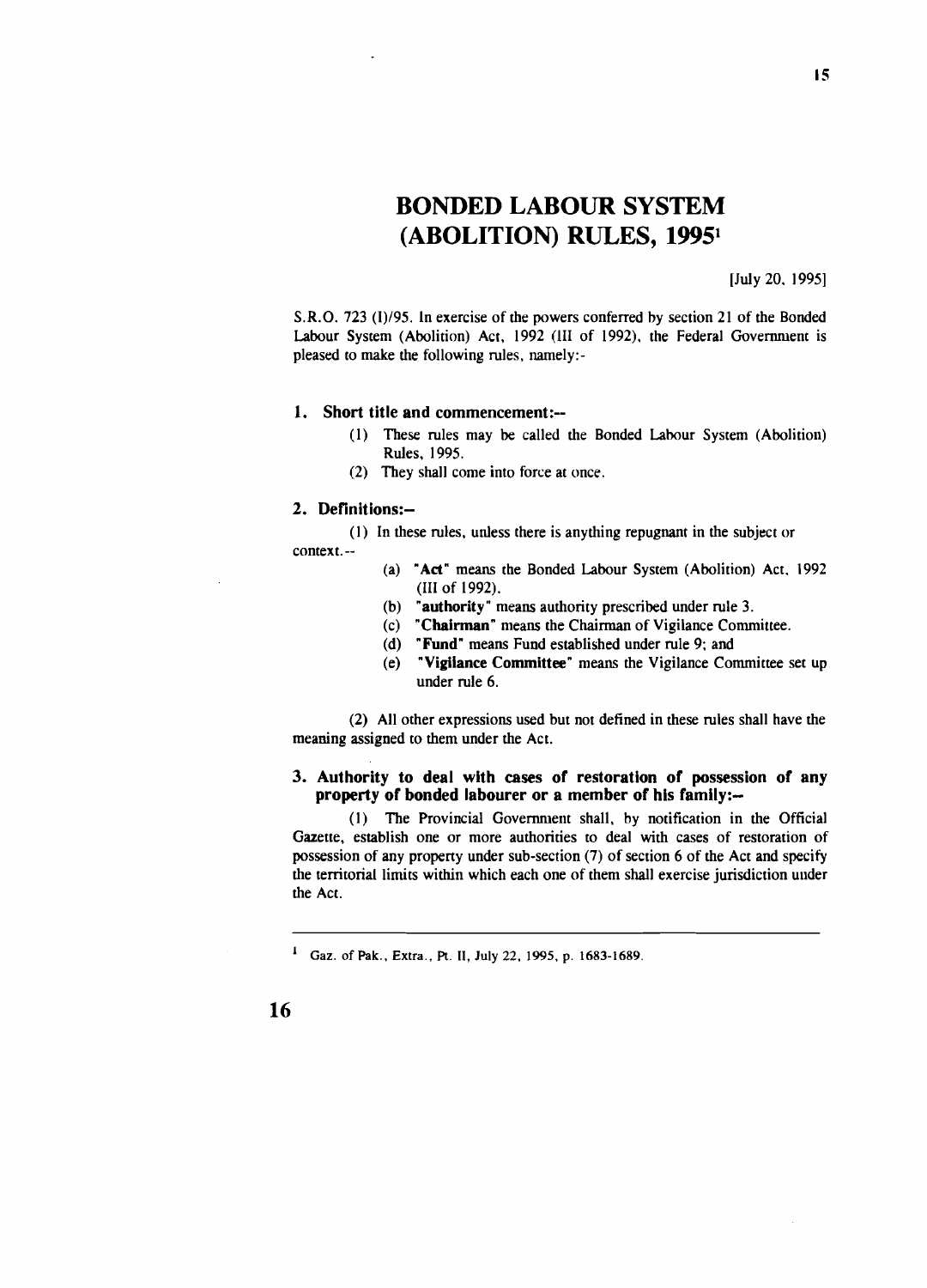## 16 LABOUR CODE OF PAKISTAN

(2) An authority established under sub-rule (1) shall consist of an officer of the Provincial Government with experience as a judge of a civil court.

(3) The bonded labourer or a member of his family himself or through a legal practitioner file an application before the authority for restoration of possession of any property that has been taken by creditor or attached. sold transferred or assigned within the meaning of section 6 of the Act.

(4) When an application under sub-rule (3) is filed. the authority shall hear the petitioner and the creditor or any other person acting on behalf of the creditor. and after such further inquiry. as may be necessary, may give such direction or pass or order as it deems proper.

(5) As far as possible. the authority shall decided the application filed under sub-rule (3) within a period of thirty days from the date of the application has been filed before it.

(6) The aggrieved person may file his application under sub-rule (3) with the authority within a period of seven years from the date of the commencement or these rules or from the date the cause of action arises.

## 4. Powers and duties of the District Magistrate for implementing the provisions of the Act.--

(l) The Provincial Government shall, by notification in the Official Gazette. confer upon every District Magistrate in the Province the following powers. namely;

- (a) to inspect any premises or work place in his jurisdiction where he has reason to believe that bonded labour system is being enforced and make such examination of that place or any record. register or other documents maintained therein and may require any explanation of any person or record or document and take such measures as he may consider necessary for the purposes of the Act;
- (b) to call for such information from the creditor or any other person as he may deem necessary for the discharge of his functions;
- (c) to enquire into any matter relating to the implementation or violation of the previsions of the Act; and
- $(d)$  to exercise such other powers as may be conferred upon him for carrying put the purposes of the Act.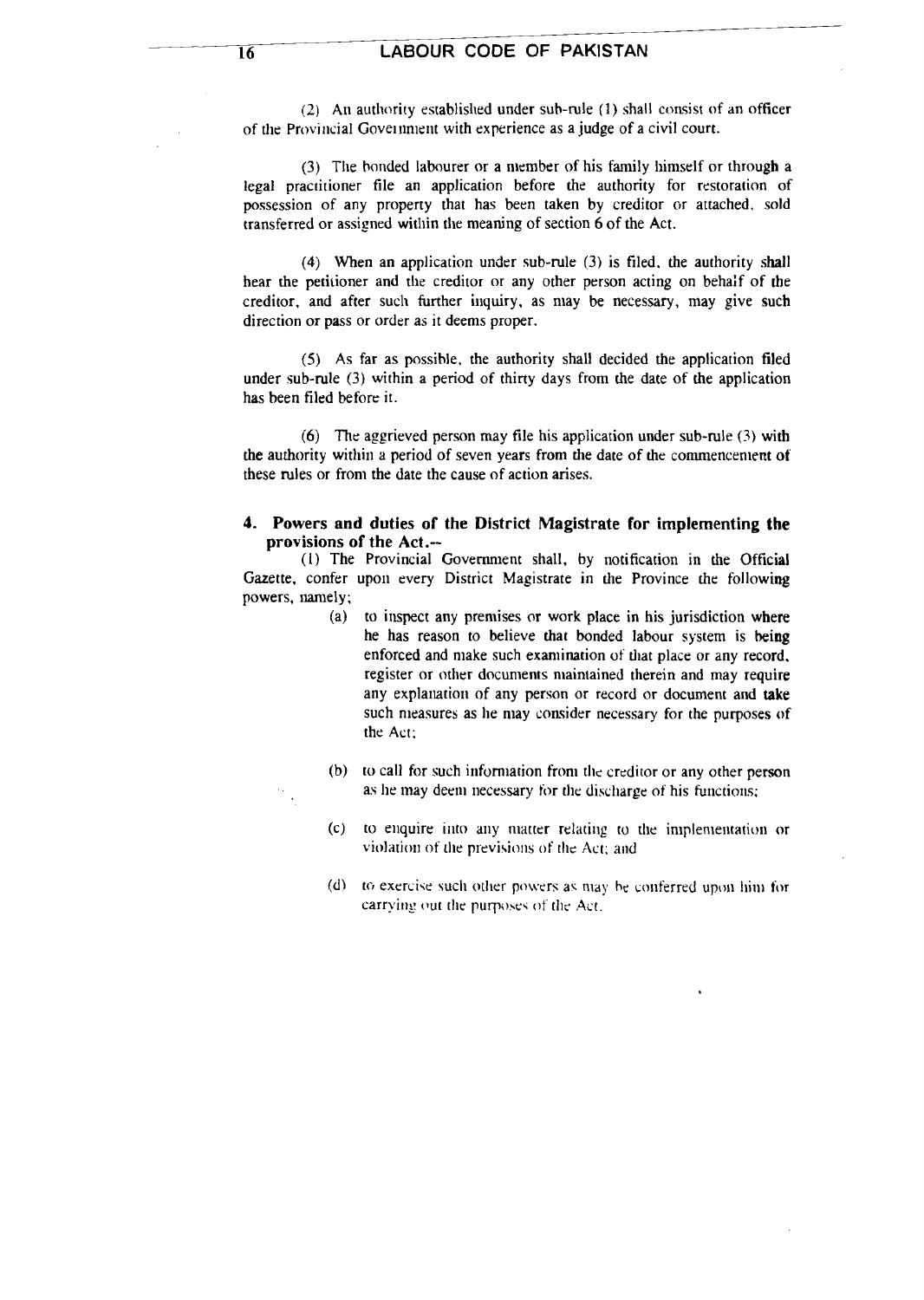(2) The Provincial Government may, hy notification in the Official Gazette, confer on a District Magistrate all or any of the following duties, namely:-

- (a) to mobilize Government and non-government organizations falling in his jurisdiction for the purpose that those should work together so as to bring to light the cases of bonded labour so that measures should be taken under the law for their freedom and rehabilitation;
- (b) to urge academic institutions and vocational training schools to prepare programs for the education and training of workers freed from the bonded labour system;
- (c) to persuade philanthropists and social welfare organizations to undertake activities to rehabilitate and promote the welfare of the freed bonded labourer by; securing and protecting the economic interest of such freed bonded labourer to enable him not to contract any further bonded debt; and
- (d) to perform such other duties as may be conferred upon him for carrying out the purposes of the Act.

## 5. Other Officers to exercise powers and perform duties conferred upon a District Magistrate.

(I) The District Magistrate shall, by an order in writing, designate all Magistrates, all Labour Officers, all Lahour Inspectors and all Police Officers not below the rank of Assistant Superintendent of Police or Deputy Superintendent of Police, performing functions within the territorial jurisdiction of a district under his control to exercise all or any of the powers and perform all or any of the duties, so conferred or imposed upon him under rule 4.

(2) An order issued under sub-rule (I) shall specify the territorial limits within which such powers or duties shall be exercised or carried by such Officer.

## 6. Constitution and meetings of the Vigilance Committees.--

"

(1) The Provincial Government shall, by notification in the Official Gazette, constitute in each district of the province a Vigilance Committee consisting of the following members, namely:--

- (a) Deputy Commissioner of the District  $\ldots$ Chairman
- (b) A police of  $\text{arctan}$  helow the rank of Superintendent of Police as nominated by the Senior Superintendent of Police of the District. ..... Member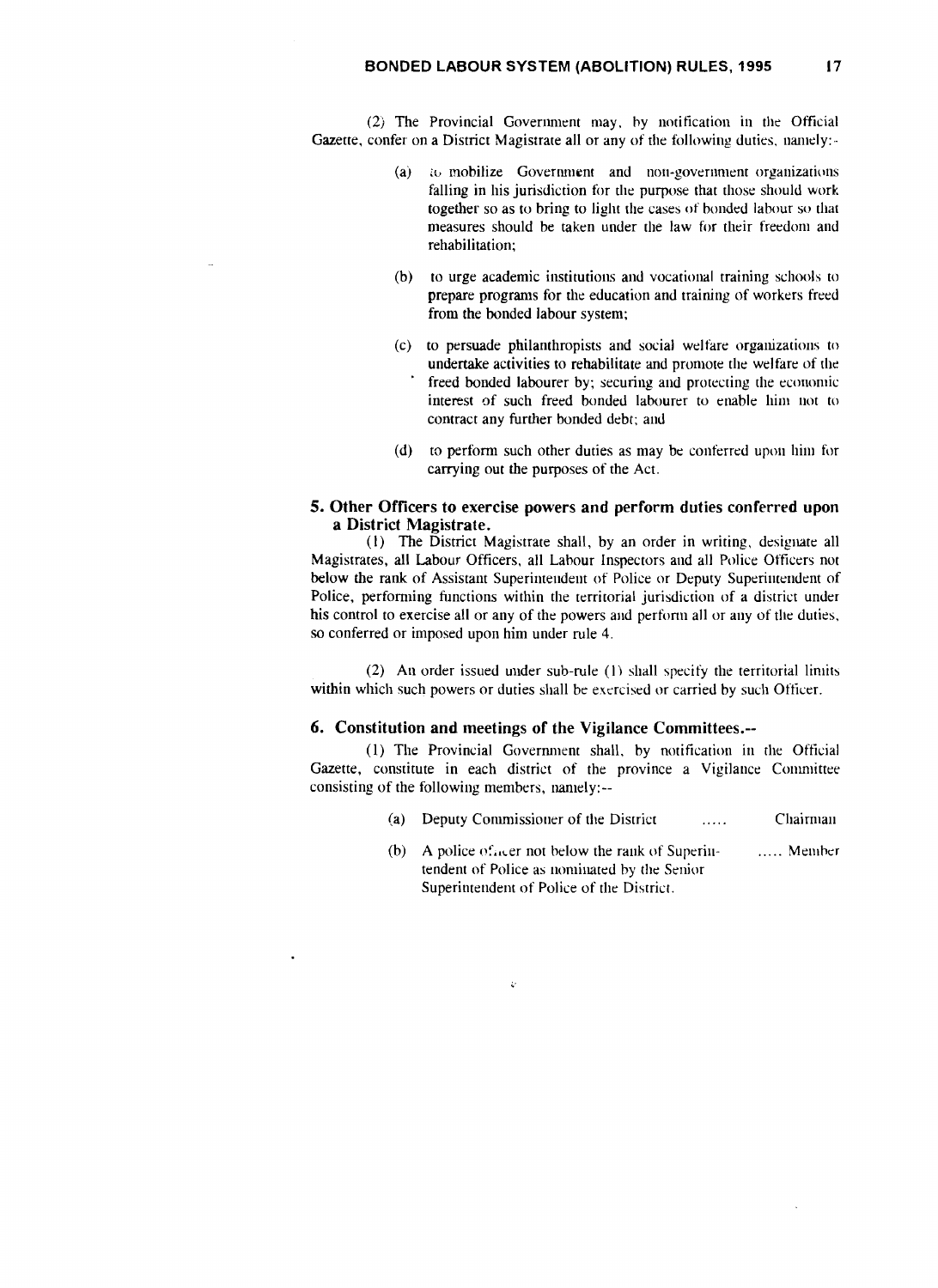## **18 LABOUR CODE OF PAKISTAN**

 $\sim$ 

 $\lambda$ 

 $\mathcal{A}^{\mathcal{A}}$ 

| (c)                        | District and Session Judge, retired or serving,<br>to be nominated by the Provincial Government.                                                                                                                                        | Member            |
|----------------------------|-----------------------------------------------------------------------------------------------------------------------------------------------------------------------------------------------------------------------------------------|-------------------|
| (d)                        | President District Bar Association<br>aaaaan i                                                                                                                                                                                          | Member            |
| (e)                        | An elected representative of the District Council,<br>to be nominated by the Local Government and Rural<br>Development Department of the Provincial Government.                                                                         | $\ldots$ . Member |
| (f)                        | A member of the Provincial Assembly, to be<br>nominated by the Provincial Government in<br>consultation with the Local Government and Rural<br>Development Department of the Province.                                                  | Member            |
| (g)                        | A representative of the Labour and Manpower<br>Department of the province not below the rank of<br>Assistant Director Labour Welfare, to be nominated<br>by that Department                                                             | $\ldots$ . Member |
| (h)                        | A representative of the Labour, Manpower and<br>Overseas Pakistanis Division of the Federal<br>Government, to be nominated by that Division.                                                                                            | $\ldots$ . Member |
| (i)                        | A representative of the Education Department not<br>below the rank of an officer in BPS-17 or a staff<br>member of an educational institution run or controlled<br>by the Provincial Government, to be nominated by<br>that Department. | $\ldots$ . Member |
| $\ddot{\mathbf{U}}$        | A representative of the Agriculture Department not  Member<br>below the rank of an officer in Basic Pay Scale 17,<br>to be nominated by that Department                                                                                 |                   |
| $\left( \mathbf{k}\right)$ | A representative of the Health Department preferably a<br>qualified physician, to be nominated by that Department.                                                                                                                      | Member            |
| (1)                        | A representative of recognised body of workers, to<br>be nominated by the Provincial Labour and Manpower<br>Department in consultation with that body.                                                                                  | Member            |
| (m)                        | A representative of a recognised body of employers,<br>to be nominated by the Provincial Labour and Manpower<br>Department in consultation with that body.                                                                              | Member            |
| (n)                        | A representative of registered or recognised NGO<br>working for the protection of human rights, to be<br>nominated by the District Administration with<br>approval of the concerned Deputy Commissioner.                                | $\ldots$ . Member |

 $\sim$   $\sim$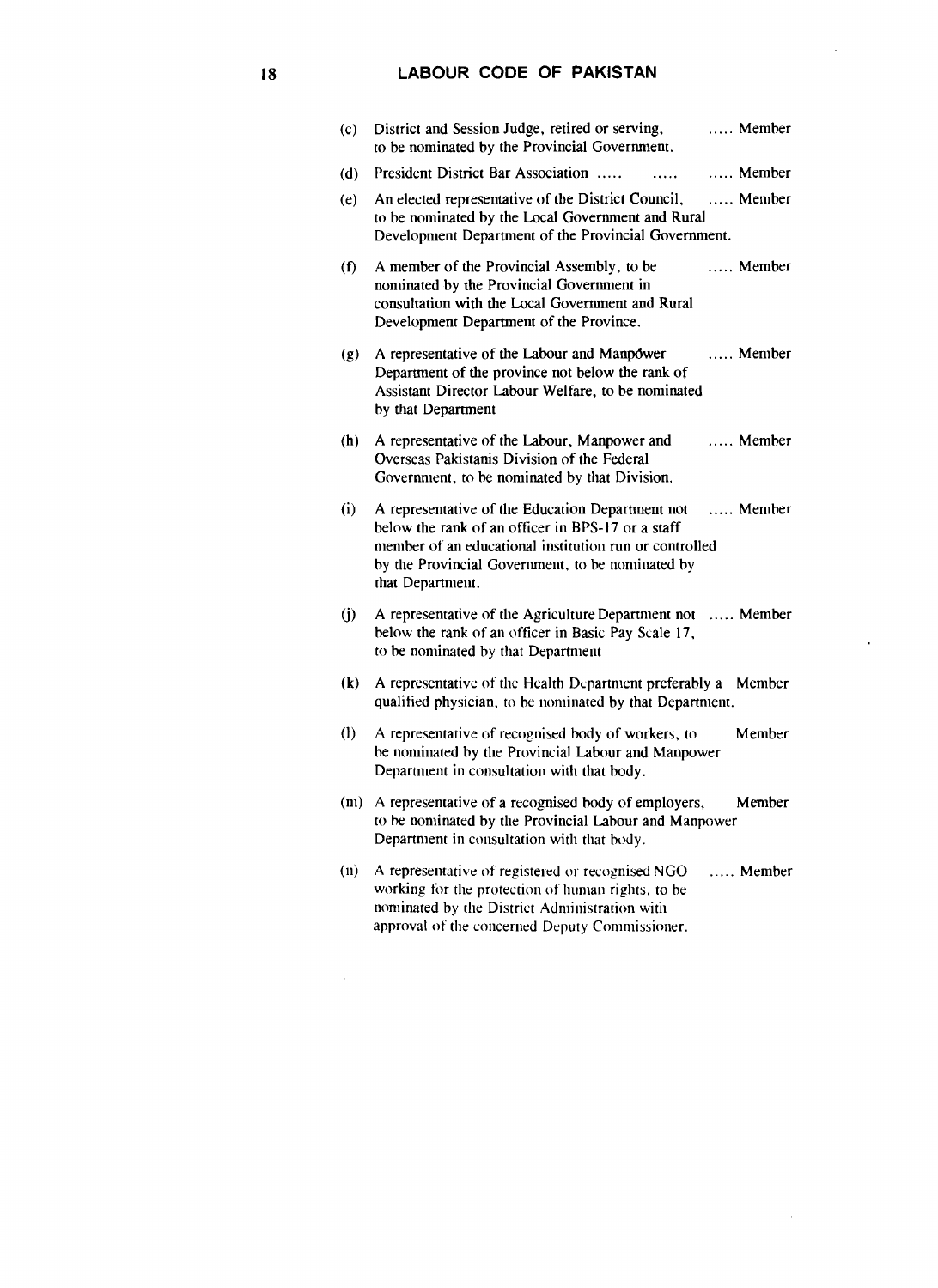- (0) A journalist of a standing competence and having  $\ldots$  Member experience of working in the field of human rights, to be nominated by the Federal Information Department.
- (p) A representative of Social Welfare Department ...... Member of the Province not below the rank of an officer in BPS-I7, to be nominated by that Department.
- (q) Two representatives of recognised social services, .. ,.. Member one from All Pakistan Women Association and one from any other body established to render services to the society at large for its development, to be nominated by the Federal Government.

(2) As soon as the Vigilance Committee is constituted, the Chairman shall call the preliminary meeting of the Committee and designate one of the official members as Secretary who shall be responsible to record minutes of every meeting and, subject to the approval of the chairman, shall correspond with the concerned Government Departments or other agencies, maintain records of proceedings and correspondences and undertake all transactions that are necessary in carrying out the objectives of the Act and the rules.

(3) The Vigilance Committee shall meet in the first week of every month at a place and in the manner as directed by; the Chairman.

(4) An emergency meeting of Vigilance Committee may be convened at forty-eight hours notice in writing given to the Chairman, at least hy seven member under their signatures.

#### 7. Functions of the Vigilance Committee.--

(1) Subject to the overall control of the Provincial Government, a Vigilance Committee shall be responsible to ensure that the objectives of the law are fully achieved and in particular shall perform the functions assigned to it under the Act.

(2) The Vigilance Committee may, at any time, call upon a department or an agency or a company or an employing establishment or firm or an individual employer or any other person to furnish it with such information and documents as may be relevant or useful in connection with performance of its functions under sub-section (2) of section 15 of the Act.

(3) The Vigilance Committee shall establish a complaint cell in the office of the Deputy Commissioner which shall be managed by its Secretary.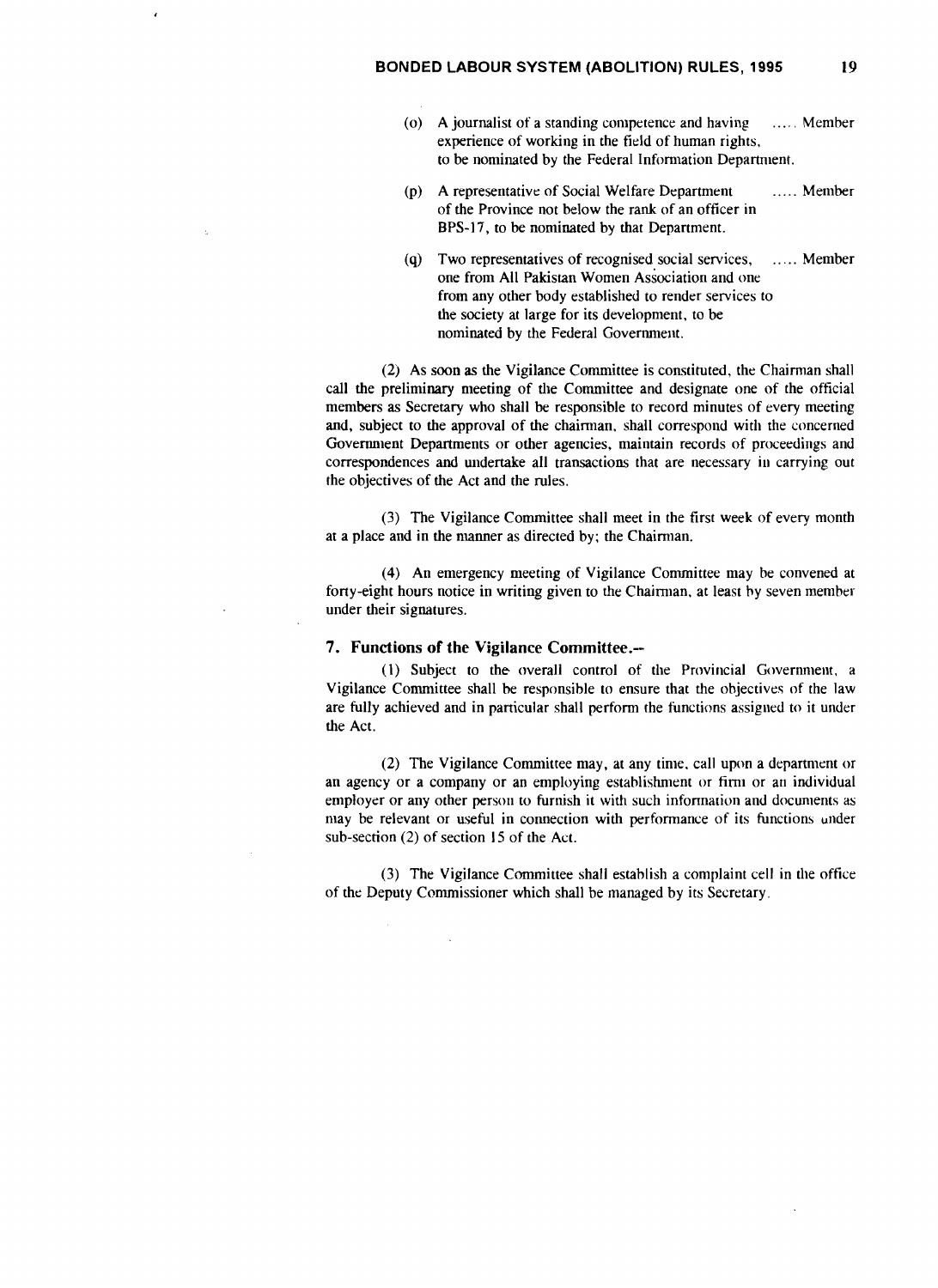(4) The Secretary or any member of the Vigilance Committee, on having the knowledge that at a work-place bonded labour was employed, he shal1 forthwith report to the District Magistrate for taking appropriate action under the Act.

## 8. Tenure of office of non-official members.--

(l) A non-official member of the Vigilance Committee shall hold officer for a period of two years from the date of his appointment as a member and shall be eligible for re-nomination.

(2) An outgoing member may continue in office until the appointment of his successor.

(3) No Act or proceeding of the Vigilance Committee shall be invalid for reasons only of existence of a vacancy, or defect in the constitution of, the Committee.

(4) A person appointed as member of the Vigilance Committee to fill a casual vacancy shall hold office for the unexpired period of his predecessor.

(5) A member of the Vigilance Committee may, by writing in his own hand addressed to the concerned Chairman. resign his office.

(6) A member of the Vigilance Committee may be removed by the Provincial Govenunent if he is convicted of an offence which in the opinion of the Provincial Government involves moral turpitude or if he has been absent from three consecutive meetings without leave of absence obtained from the Chairman.

#### 9. Establishment of the Fund.--

 $(1)$  There shall be established for the rehabilitation and welfare of the freed bonded labourer a Fund consisting of.-

- (a) any initial or subsequent contribution made by the Federal Government or Provincial Government;
- (b) such sums and voluntary contributions as may, from time to time, be paid by any national or international organization; and
- (Cl income from the investments made and properties and assets acquired out of the Fund.
- (2) The Fund shall be utilized to:-
	- (a) finance the projects connected with the establishment of training institutes for the training of persons freed from bonded labour system: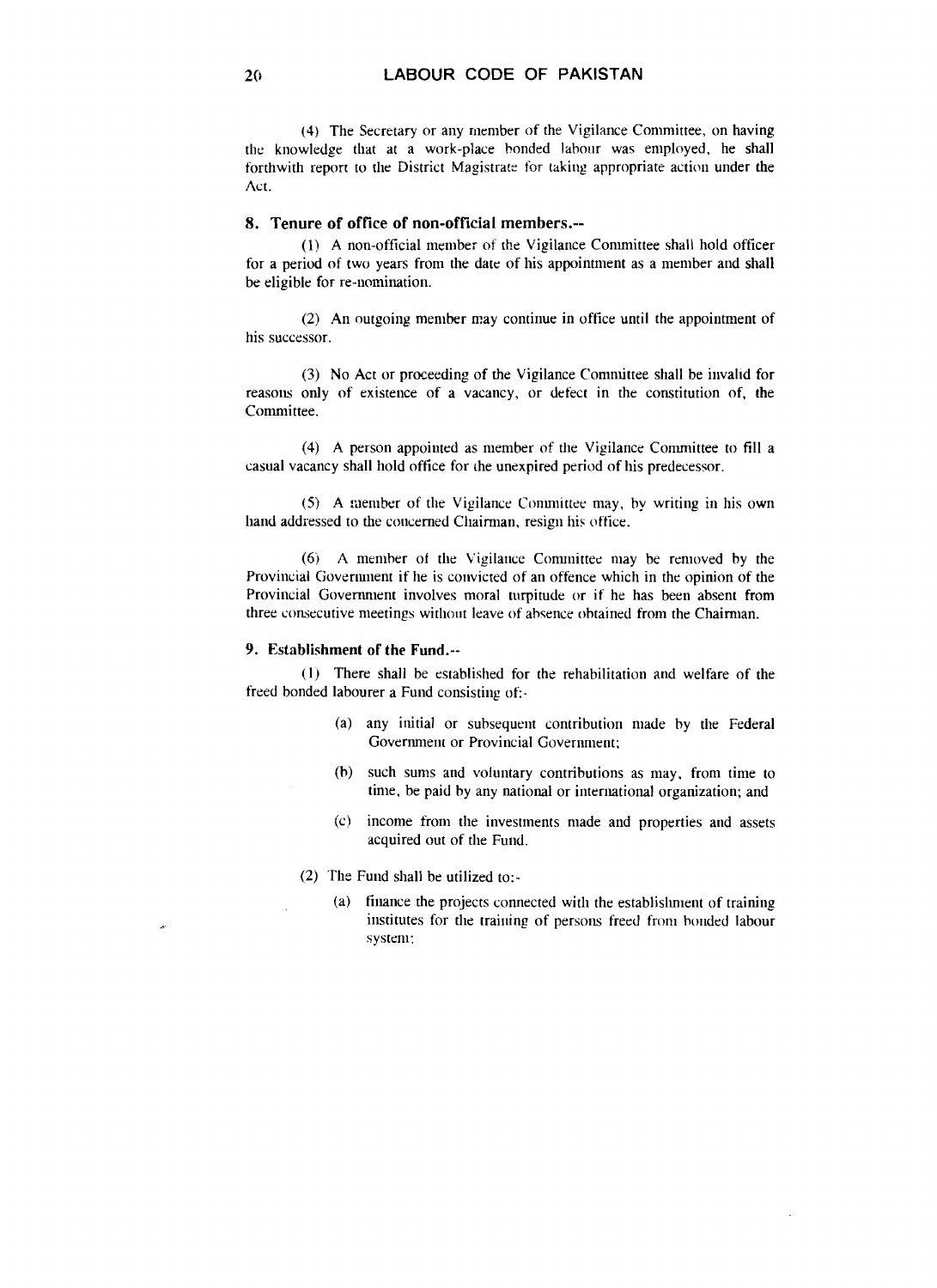- (b) provide legal and financial assistance to the bonded labourer or their family members for the sake of protection of their rights under the Act.
- (c) finance the other measures for the rehabilitation and welfare of free bonded labourer as envisaged in sub-section (1) of section 10 of the Act;
- (d) meet expenditure in respect of cost of management and administration of the Fund; and
- (e) make investment in securities approved for the purposes by the Provincial Governments.

(3) The Provincial Government may allocate any sum out of the Fund by the Vigilance Committees to perform their functions under the Act and these rules.

(4) The Vigilance Committee and those committees shall quarterly furnish to the Provincial Government a statement of its accounts.

(5) No sum shall he spent hy the Vigilance Committee without approval, in writing, of the Chairman,

(6) Each Vigilance Committee shall get its accounts audited subject to the direction and control of the Provincial Government.

## 10. Travelling allowance and daily allowance of non-official members.--

A non-official member of a Vigilance Committee shall be entitled to travel allowance and daily allowance at the rates determined by the Provincial Government from time to time. keeping with the established practices and prevailing cost of living.

--------- ---------------XX ---------------------- ---